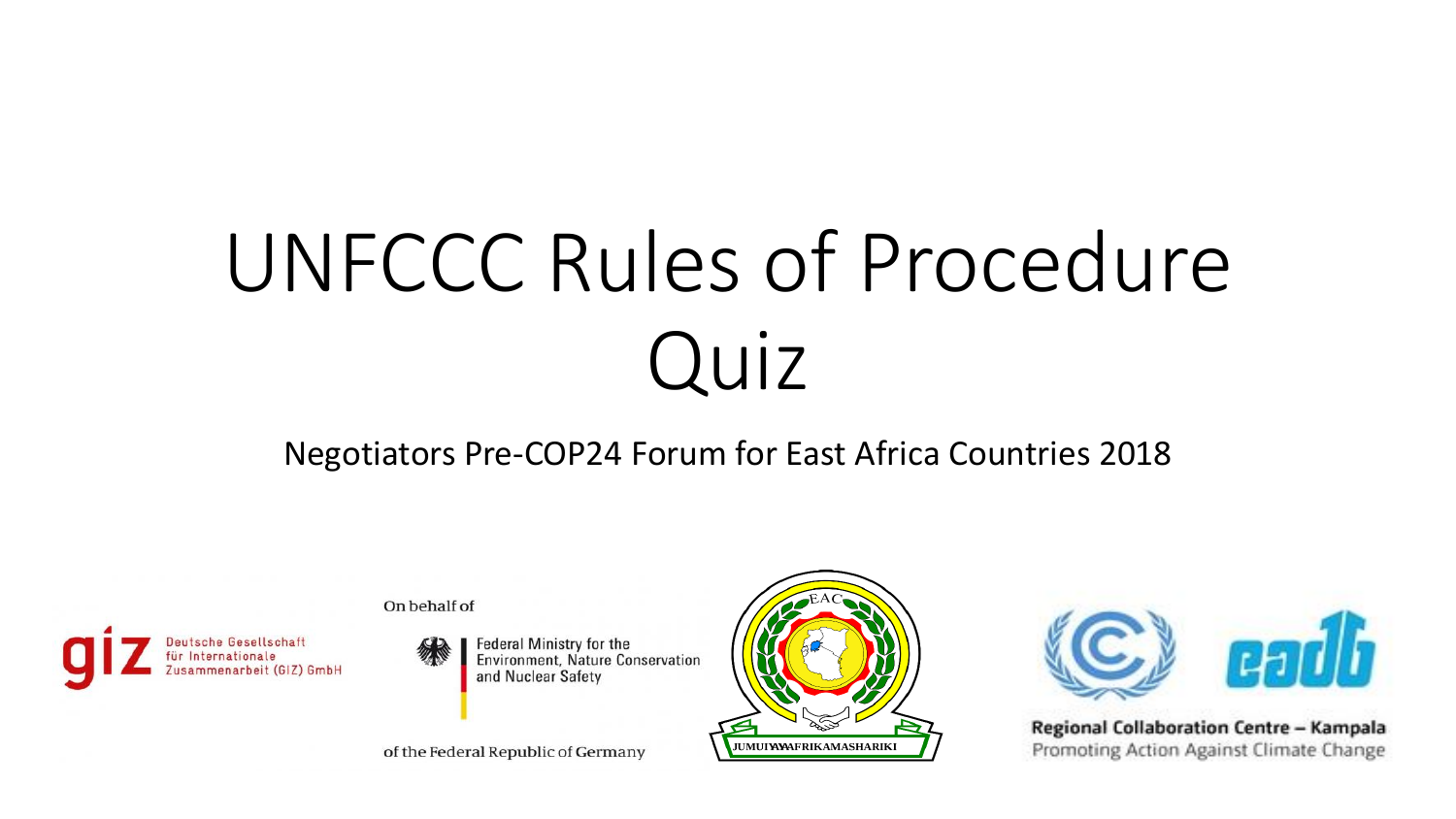# **UNFCCC**



1. Who are portrayed in the pictures below? Left / Patricia Espinosa (UNFCCC executive secretary)





- 2. From which year date the draft Rules of Procedure currently applied by the UNFCCC? 1996
- 3. What does SBSTA stand for? Subsidiary Body for Scientific and Technological Advice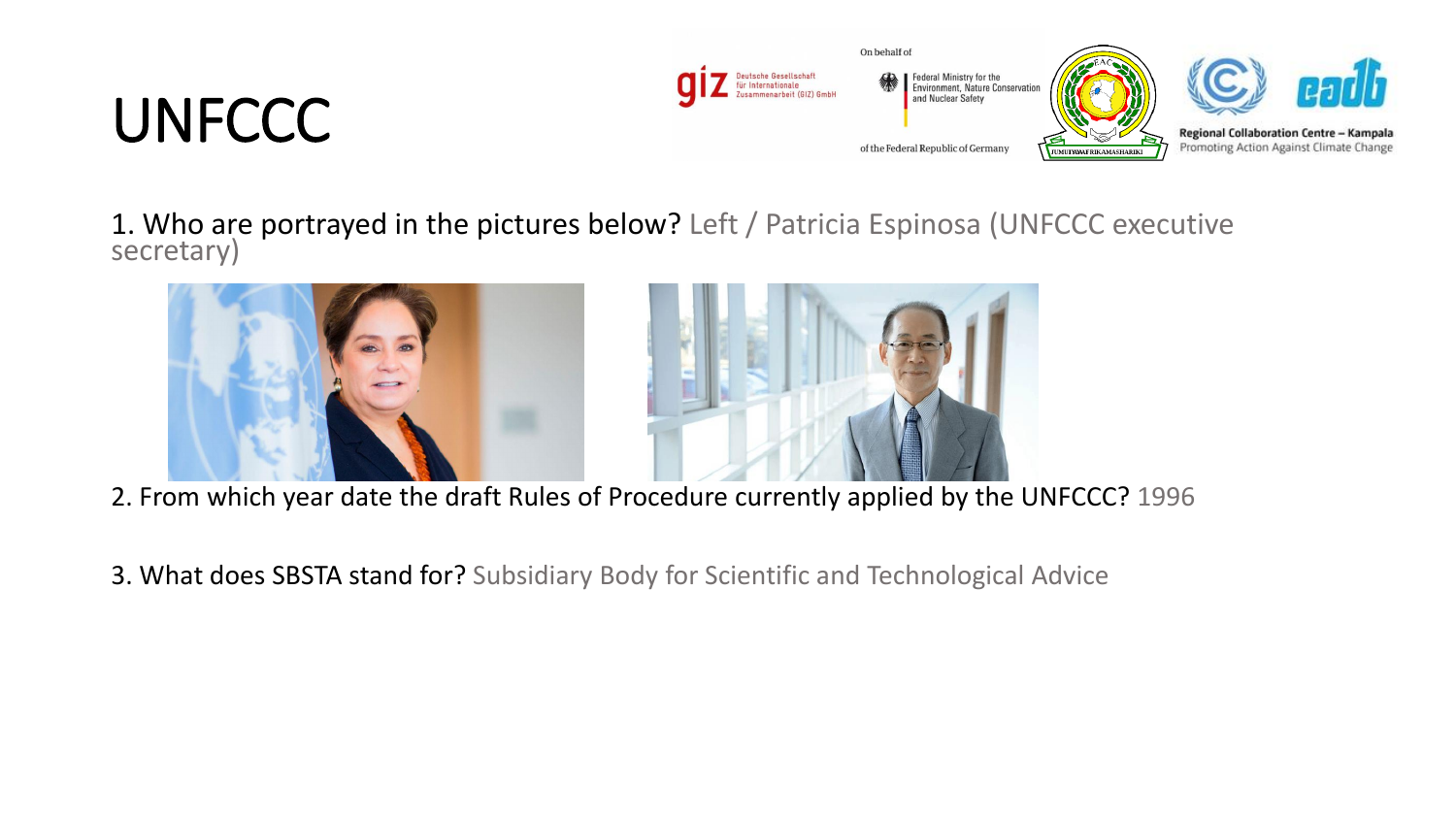### **UNFCCC**



- 4. Which of the below are 'presiding officers' of the UNFCCC? (5 in total)
- A. Chairs of the SBI and SBSTA
- B. Chairs of contact groups
- C. Representative of the conference host Party
- D. Chairs of the Party Groupings
- E. President of the COP
- F. Chairs (or facilitators) of informal consultations
- G. Chairs of other ad hoc subsidiary bodies
- H. The IPCC chair
- I. The Executive Board of the CDM

Answer: A, B, E, F, G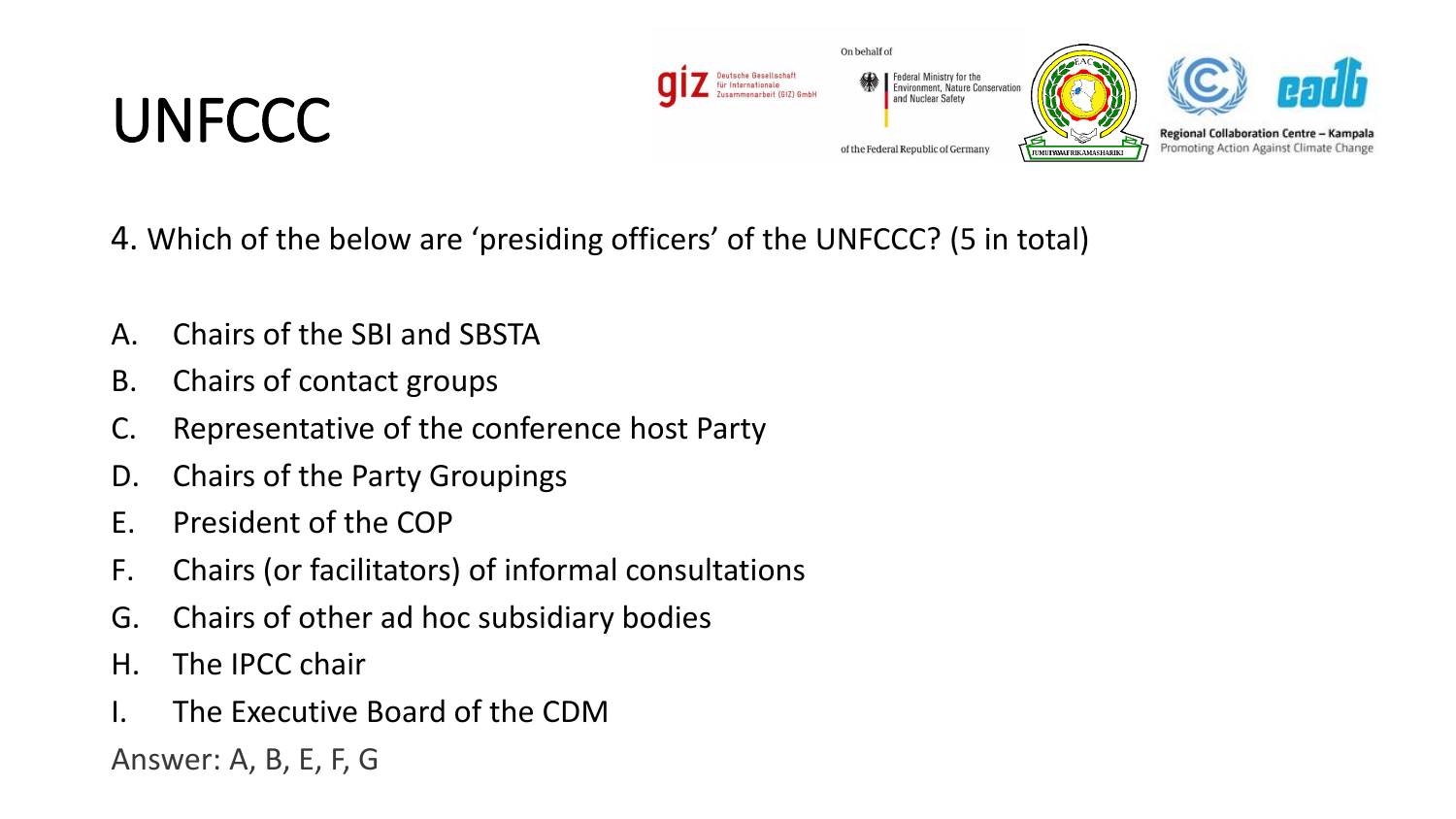### AGENDA

5. Will the provisional agenda be published before the start of the meeting? If yes, where?

Yes. On the UNFCCC website under 'process and meetings'

#### 6. What does it mean if 'rule 16' is used?

Rule 16: Any item of the agenda of an ordinary session, consideration of which has not been completed at the session, shall be included automatically in the agenda of the next ordinary session, unless otherwise decided by the Conference of the Parties.

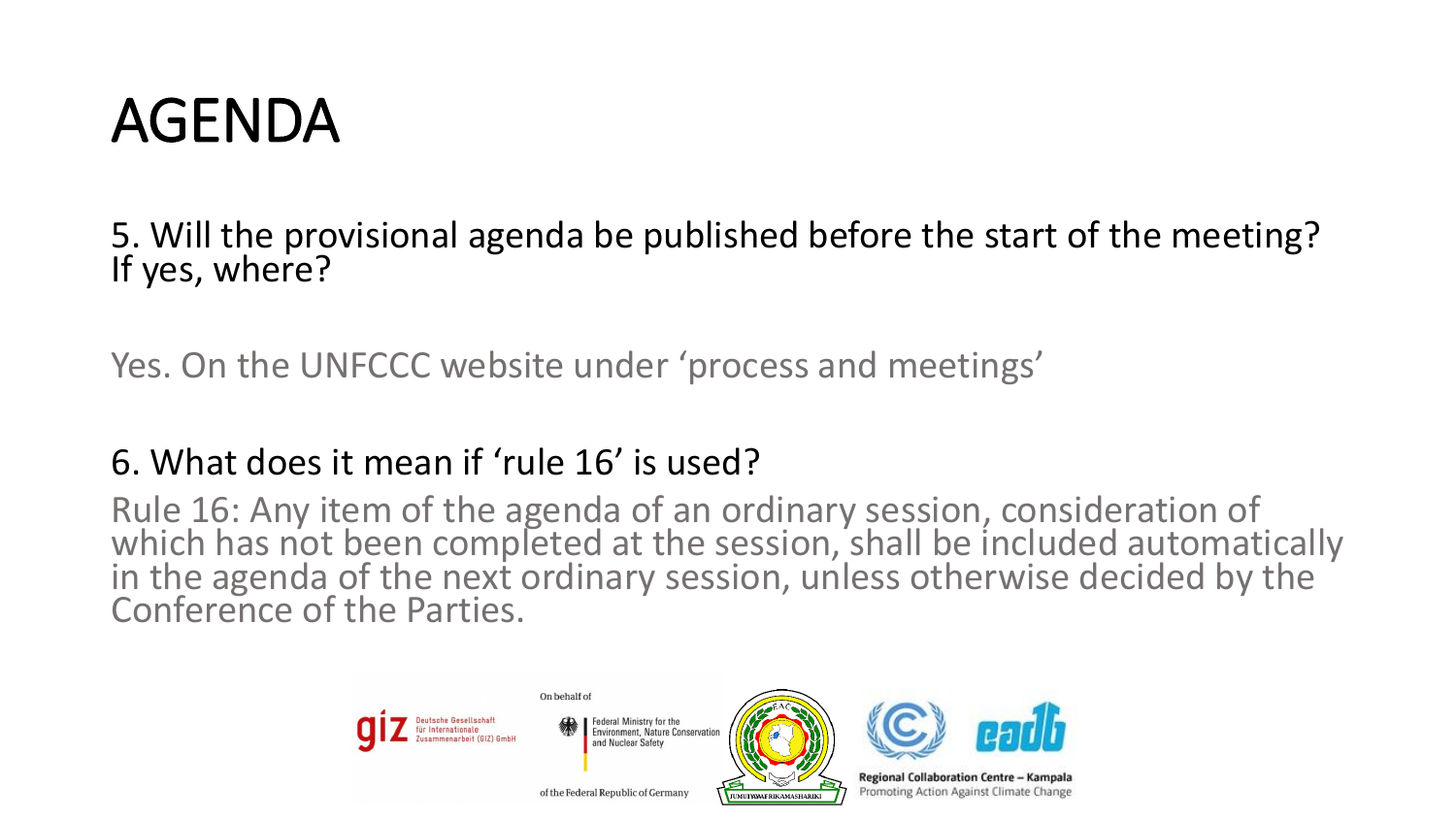

### 7. How do you find out the time and location of your session?

During COP, a daily schedule with information on the location and time of each meeting will be published on the television screens throughout the conference building. This information can also be found on the website.

### 8. What is the role of a co-chair or co-facilitator? And what is the difference between the two?

The co-chair and co-facilitator are in charge of chairing the meetings they preside over. Their main task is to ensure that negotiations move forward. Co-chair: chairs the subsidiary and ad-hoc bodies (such as the SBSTA and the SBI)

Co-facilitator chairs a contact group.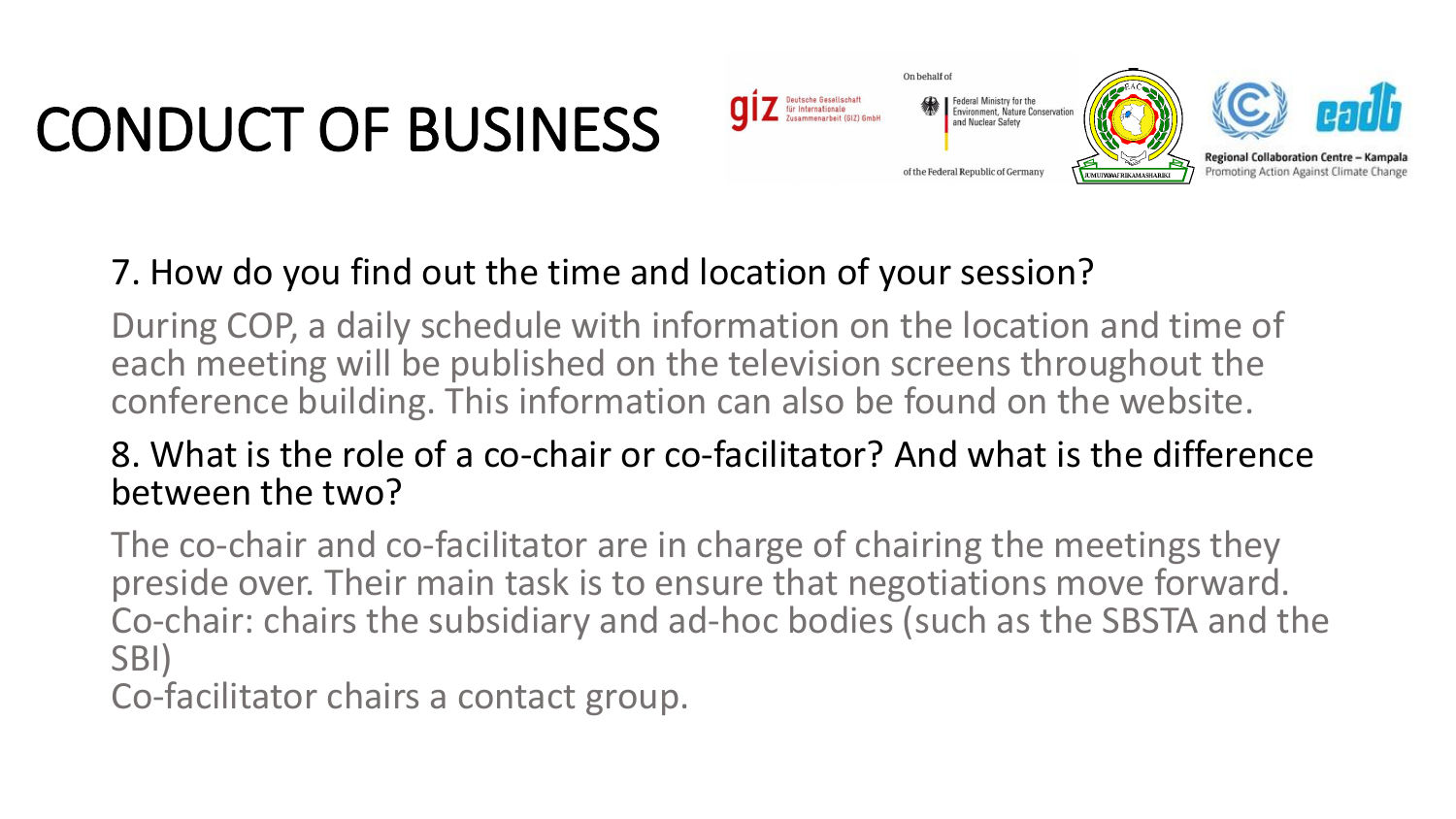

True or false?

#### 9. Informal meetings shall be open to observers, unless Parties decide otherwise.

False. Rule 30: Meetings of the subsidiary bodies shall be held in private unless the Conference of the Parties decides otherwise and this trickles down to informal meetings.

#### 10. The President shall not open a meeting of the COP unless two thirds of the Parties to the Convention are present.

False. Rule 31: The President shall not declare a meeting of the Conference of the Parties open or permit the debate to proceed unless at least one third of the Parties to the Convention are present.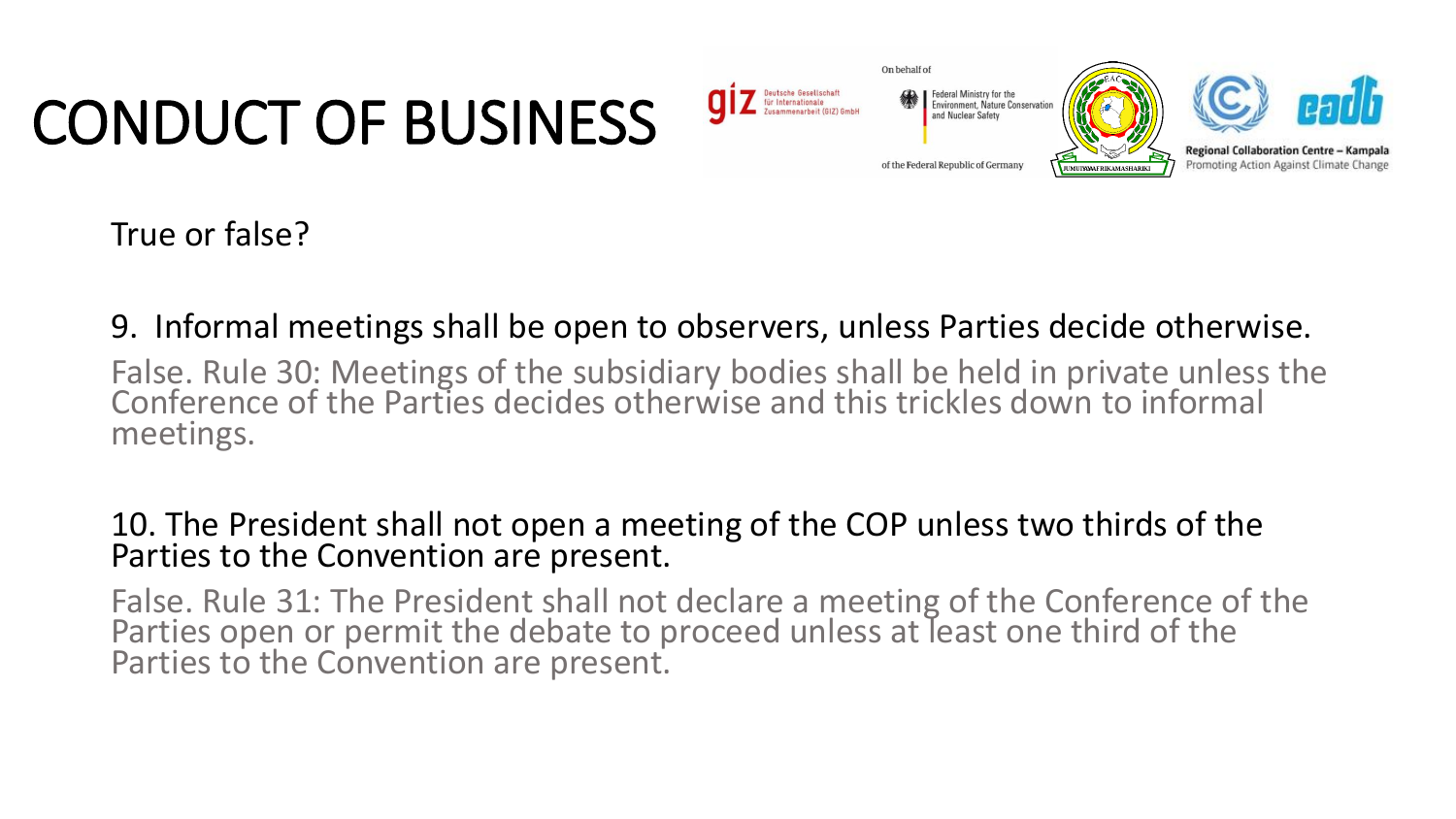

11. What is the speakers list? The list with all the names of the countries that have indicated they want to speak, in the order in which they will be called upon to speak. (Rule 32)

12. How do you get your country on the speakers list? Rule 32: The Secretariat shall maintain a list of speakers. Countries can indicate their wish to be added to the speakers list through raising their placard at the start of the meeting, upon request of the co-chairs

#### 13. When can a representative raise a 'point of order'? Name an example of what a point of order can relate to.

Points of order can be raised for procedural matters – not substantive ones. For example:

- a. Manner in which the debate is being conducted
- b. Compliance with the rules of procedures
- c. The order of the meeting

14. At what moment during the discussions can a 'point of order' be raised? Rule 34: At any time during the discussions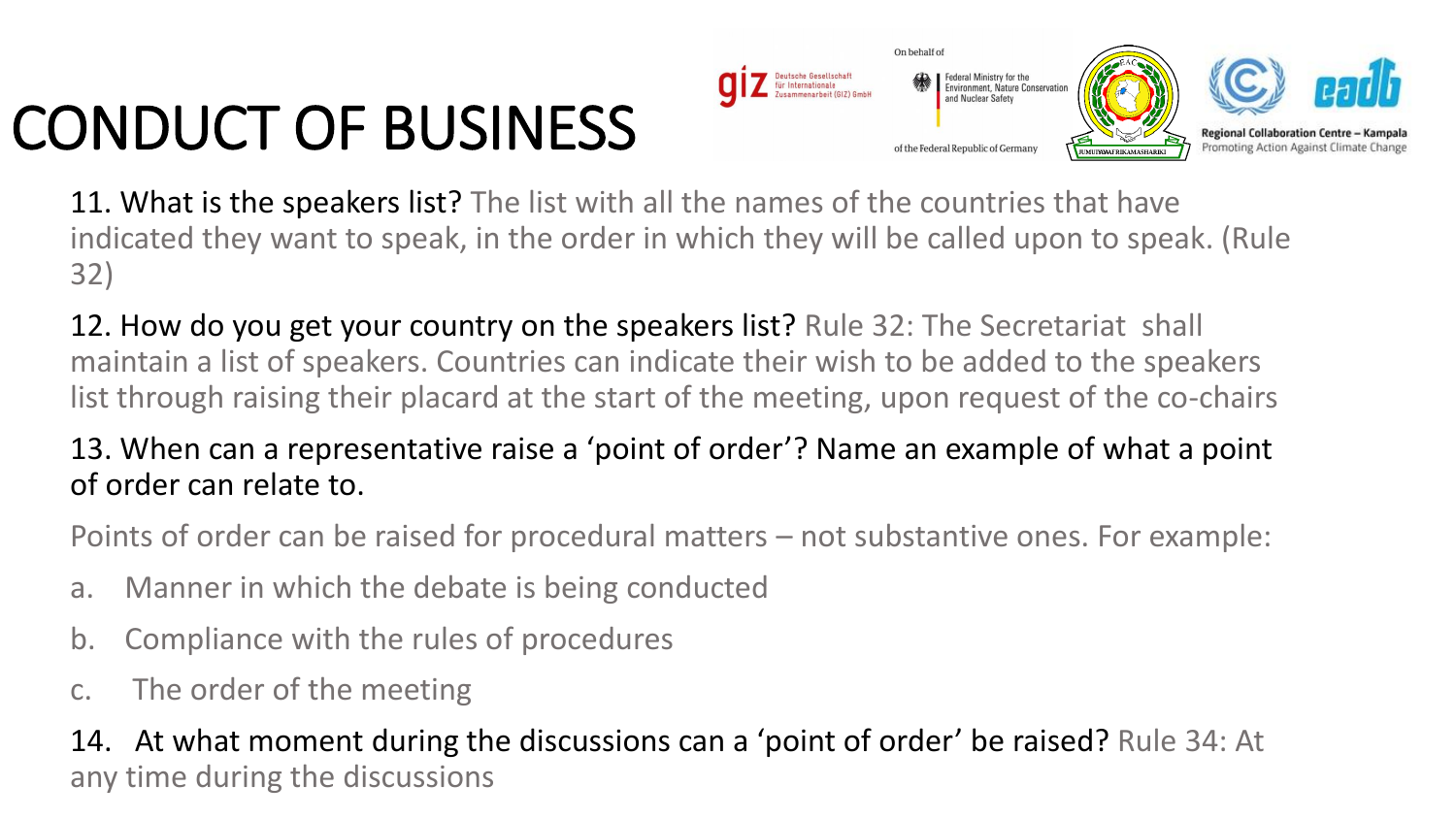

### 15. If the following proposals and motions are on the table simultaneously, in what order shall they be dealt with?

- a. Motion to close the debate on the question under discussion
- b. Motion to suspend the meeting
- c. Textual proposal on an agenda item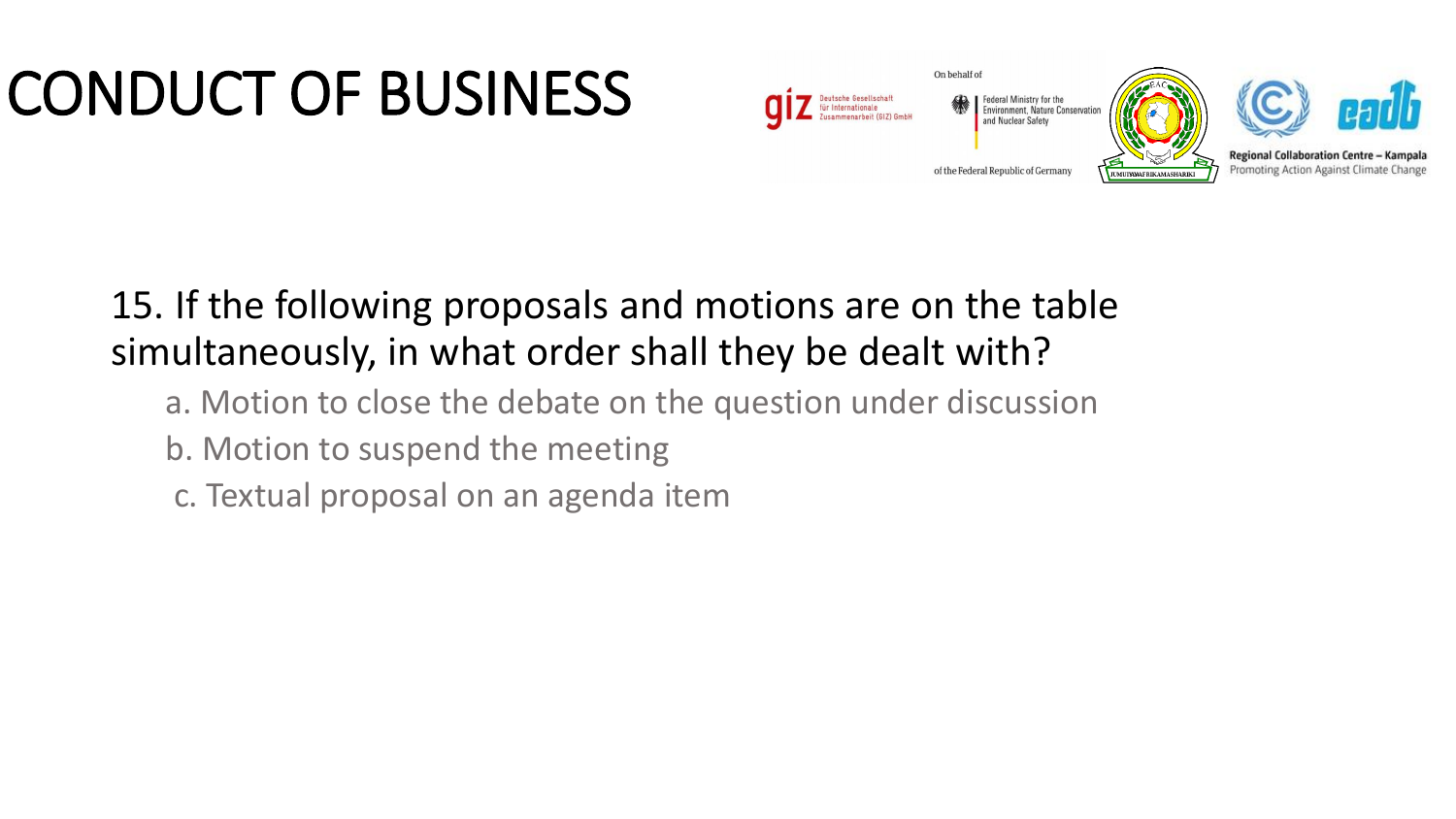

16. What is the 6 o'clock rule? That formal meetings may not be scheduled after 6pm

17. What is a contact group and who can join? Voluntary meeting by a number of Parties on a specific agenda item. All parties can join, observers are not always welcome

18. Name three differences between an informal and an informal-informal.

Facilitated by the co-chairs versus no facilitation

In the negotiation room versus anywhere in the building

Set speaker times versus open discussion

Delegates refer to each other by their countries versus delegates refer to each other by their names